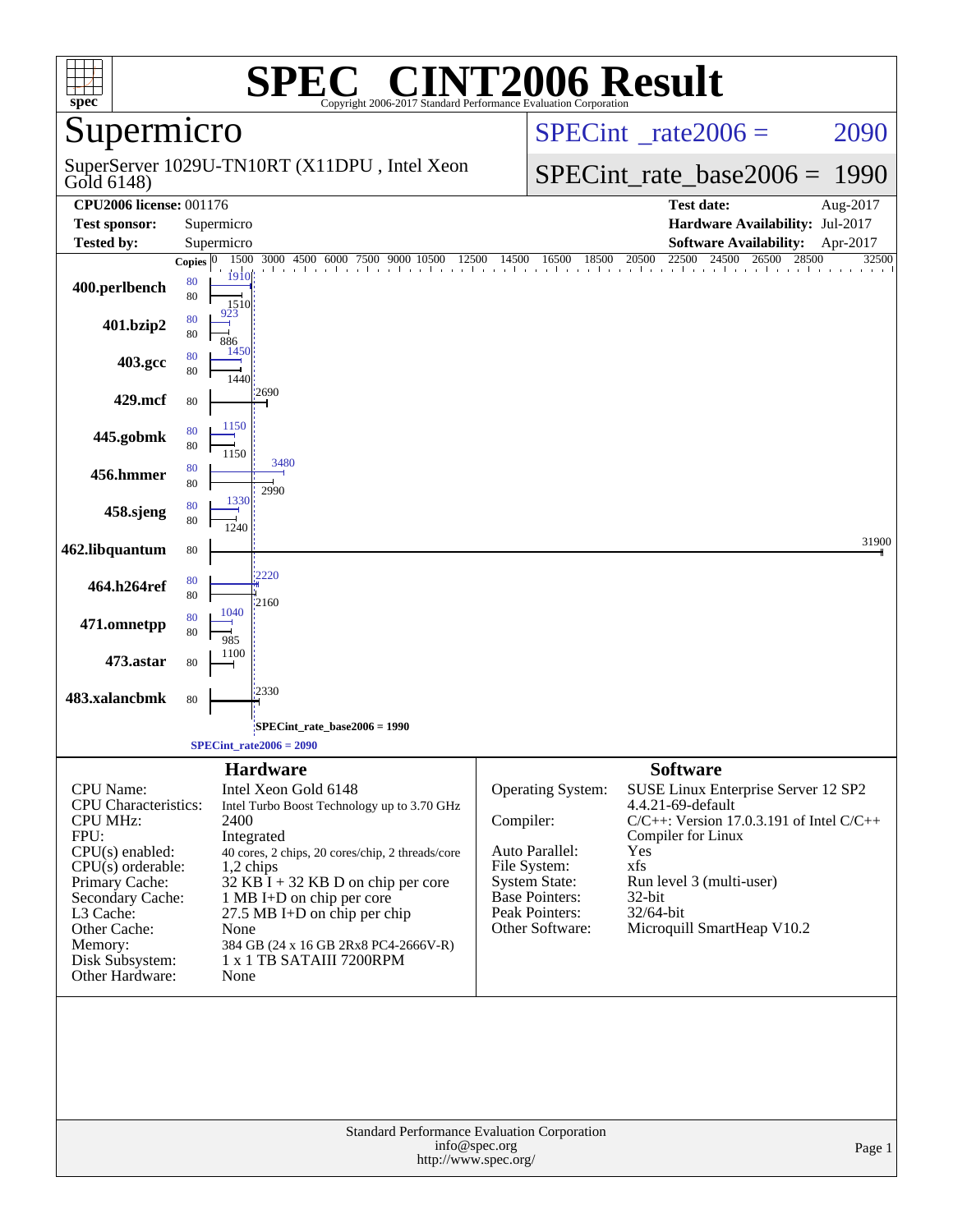

# Supermicro

#### Gold 6148) SuperServer 1029U-TN10RT (X11DPU , Intel Xeon

SPECint rate $2006 = 2090$ 

### [SPECint\\_rate\\_base2006 =](http://www.spec.org/auto/cpu2006/Docs/result-fields.html#SPECintratebase2006) 1990

**[CPU2006 license:](http://www.spec.org/auto/cpu2006/Docs/result-fields.html#CPU2006license)** 001176 **[Test date:](http://www.spec.org/auto/cpu2006/Docs/result-fields.html#Testdate)** Aug-2017 **[Test sponsor:](http://www.spec.org/auto/cpu2006/Docs/result-fields.html#Testsponsor)** Supermicro **[Hardware Availability:](http://www.spec.org/auto/cpu2006/Docs/result-fields.html#HardwareAvailability)** Jul-2017 **[Tested by:](http://www.spec.org/auto/cpu2006/Docs/result-fields.html#Testedby)** Supermicro **Supermicro [Software Availability:](http://www.spec.org/auto/cpu2006/Docs/result-fields.html#SoftwareAvailability)** Apr-2017

#### **[Results Table](http://www.spec.org/auto/cpu2006/Docs/result-fields.html#ResultsTable)**

|                    | <b>Base</b>   |                |       |                                                                |       |                | <b>Peak</b> |               |                |              |                                                      |              |                |              |
|--------------------|---------------|----------------|-------|----------------------------------------------------------------|-------|----------------|-------------|---------------|----------------|--------------|------------------------------------------------------|--------------|----------------|--------------|
| <b>Benchmark</b>   | <b>Copies</b> | <b>Seconds</b> | Ratio | <b>Seconds</b>                                                 | Ratio | <b>Seconds</b> | Ratio       | <b>Copies</b> | <b>Seconds</b> | <b>Ratio</b> | <b>Seconds</b>                                       | <b>Ratio</b> | <b>Seconds</b> | <b>Ratio</b> |
| 400.perlbench      | 80            | 519            | 1510  | 519                                                            | 1510  | 518            | 1510        | 80            | 410            | 1910         | 408                                                  | 1920         | 410            | <b>1910</b>  |
| 401.bzip2          | 80            | 873            | 884   | 870                                                            | 888   | 871            | 886         | 80            | 836            | 923          | 841                                                  | 918          | 834            | 926          |
| $403.\mathrm{gcc}$ | 80            | 447            | 1440  | 449                                                            | 1430  | 446            | 1450        | 80            | 442            | 1460         | 445                                                  | 1450         | 445            | 1450         |
| $429$ .mcf         | 80            | 271            | 2690  | 270                                                            | 2700  | 271            | 26901       | 80            | 271            | 2690         | 270                                                  | 2700         | 271            | 2690         |
| $445$ .gobmk       | 80            | 728            | 1150  | 728                                                            | 1150  | 728            | 1150        | 80            | 729            | 1150         | 728                                                  | 1150         | 727            | 1150         |
| 456.hmmer          | 80            | 250            | 2990  | 250                                                            | 2990  | 251            | 2980l       | 80            | 215            | 3480         | 215                                                  | 3480         | 214            | 3490         |
| $458$ .sjeng       | 80            | 782            | 1240  | 782                                                            | 1240  | 782            | 1240        | 80            | 726            | 1330         | 726                                                  | 1330         | 726            | 1330         |
| 462.libquantum     | 80            | 51.9           | 31900 | 51.7                                                           | 32000 | 51.9           | 31900       | 80            | 51.9           | 31900        | 51.7                                                 | 32000        | 51.9           | 31900        |
| 464.h264ref        | 80            | 821            | 2160  | 814                                                            | 2170  | 820            | 2160        | 80            | 798            | 2220         | 782                                                  | 2270         | 801            | 2210         |
| 471.omnetpp        | 80            | 508            | 984   | 507                                                            | 985   | 508            | 985         | 80            | 479            | 1040         | 480                                                  | 1040         | 479            | 1040         |
| $473$ . astar      | 80            | 509            | 1100  | 509                                                            | 1100  | 509            | <b>1100</b> | 80            | 509            | 1100         | 509                                                  | 1100         | 509            | <b>1100</b>  |
| 483.xalancbmk      | 80            | 236            | 2330  | 237                                                            | 2330  | 237            | 2330        | 80            | 236            | 2330         | 237                                                  | 2330         | 237            | 2330         |
|                    |               |                |       | Describe announced to the conduction of the theory of the most |       |                |             |               |                |              | Deld condentined test indicates a median measurement |              |                |              |

Results appear in the [order in which they were run.](http://www.spec.org/auto/cpu2006/Docs/result-fields.html#RunOrder) Bold underlined text [indicates a median measurement.](http://www.spec.org/auto/cpu2006/Docs/result-fields.html#Median)

#### **[Submit Notes](http://www.spec.org/auto/cpu2006/Docs/result-fields.html#SubmitNotes)**

 The numactl mechanism was used to bind copies to processors. The config file option 'submit' was used to generate numactl commands to bind each copy to a specific processor. For details, please see the config file.

### **[Operating System Notes](http://www.spec.org/auto/cpu2006/Docs/result-fields.html#OperatingSystemNotes)**

Stack size set to unlimited using "ulimit -s unlimited"

#### **[Platform Notes](http://www.spec.org/auto/cpu2006/Docs/result-fields.html#PlatformNotes)**

Standard Performance Evaluation Corporation Sysinfo program /home/cpu2006/config/sysinfo.rev6993 Revision 6993 of 2015-11-06 (b5e8d4b4eb51ed28d7f98696cbe290c1) running on linux-xa90 Fri Aug 18 00:26:58 2017 This section contains SUT (System Under Test) info as seen by some common utilities. To remove or add to this section, see: <http://www.spec.org/cpu2006/Docs/config.html#sysinfo> From /proc/cpuinfo model name : Intel(R) Xeon(R) Gold 6148 CPU @ 2.40GHz 2 "physical id"s (chips) 80 "processors" cores, siblings (Caution: counting these is hw and system dependent. The following excerpts from /proc/cpuinfo might not be reliable. Use with caution.) cpu cores : 20 siblings : 40 Continued on next page

[info@spec.org](mailto:info@spec.org) <http://www.spec.org/>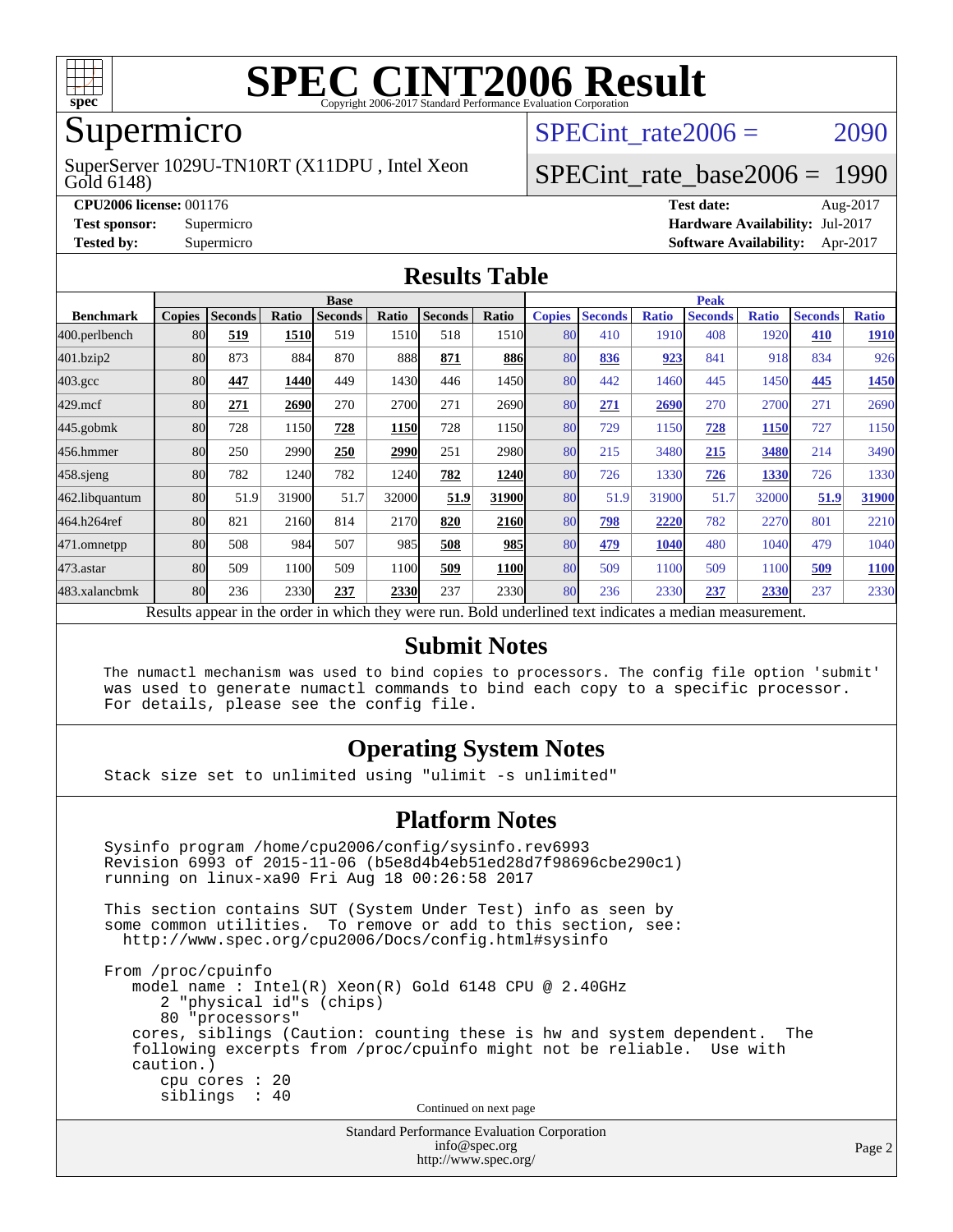

### **[SPEC CINT2006 Result](http://www.spec.org/auto/cpu2006/Docs/result-fields.html#SPECCINT2006Result)** Copyright 2006-2017 Standard Performance Evaluation Corporation

### Supermicro

Gold 6148) SuperServer 1029U-TN10RT (X11DPU , Intel Xeon  $SPECint rate2006 = 2090$ 

[SPECint\\_rate\\_base2006 =](http://www.spec.org/auto/cpu2006/Docs/result-fields.html#SPECintratebase2006) 1990

**[CPU2006 license:](http://www.spec.org/auto/cpu2006/Docs/result-fields.html#CPU2006license)** 001176 **[Test date:](http://www.spec.org/auto/cpu2006/Docs/result-fields.html#Testdate)** Aug-2017 **[Test sponsor:](http://www.spec.org/auto/cpu2006/Docs/result-fields.html#Testsponsor)** Supermicro **[Hardware Availability:](http://www.spec.org/auto/cpu2006/Docs/result-fields.html#HardwareAvailability)** Jul-2017 **[Tested by:](http://www.spec.org/auto/cpu2006/Docs/result-fields.html#Testedby)** Supermicro **[Software Availability:](http://www.spec.org/auto/cpu2006/Docs/result-fields.html#SoftwareAvailability)** Apr-2017

#### **[Platform Notes \(Continued\)](http://www.spec.org/auto/cpu2006/Docs/result-fields.html#PlatformNotes)**

Standard Performance Evaluation Corporation physical 0: cores 0 1 2 3 4 8 9 10 11 12 16 17 18 19 20 24 25 26 27 28 physical 1: cores 0 1 2 3 4 8 9 10 11 12 16 17 18 19 20 24 25 26 27 28 cache size : 28160 KB From /proc/meminfo<br>MemTotal: 394615556 kB HugePages\_Total: 0<br>Hugepagesize: 2048 kB Hugepagesize: /usr/bin/lsb\_release -d SUSE Linux Enterprise Server 12 SP2 From /etc/\*release\* /etc/\*version\* SuSE-release: SUSE Linux Enterprise Server 12 (x86\_64) VERSION = 12 PATCHLEVEL = 2 # This file is deprecated and will be removed in a future service pack or release. # Please check /etc/os-release for details about this release. os-release: NAME="SLES" VERSION="12-SP2" VERSION\_ID="12.2" PRETTY NAME="SUSE Linux Enterprise Server 12 SP2" ID="sles" ANSI\_COLOR="0;32" CPE\_NAME="cpe:/o:suse:sles:12:sp2" uname -a: Linux linux-xa90 4.4.21-69-default #1 SMP Tue Oct 25 10:58:20 UTC 2016 (9464f67) x86\_64 x86\_64 x86\_64 GNU/Linux run-level 3 Aug 17 23:14 SPEC is set to: /home/cpu2006 Filesystem Type Size Used Avail Use% Mounted on 889G 4.0G 885G 1% /home Additional information from dmidecode: Warning: Use caution when you interpret this section. The 'dmidecode' program reads system data which is "intended to allow hardware to be accurately determined", but the intent may not be met, as there are frequent changes to hardware, firmware, and the "DMTF SMBIOS" standard. BIOS American Megatrends Inc. T20170720214342 07/20/2017 Memory: 24x Micron Technology 18ASF2G72PDZ-2G6D1 16 GB 2 rank 2666 MHz (End of data from sysinfo program)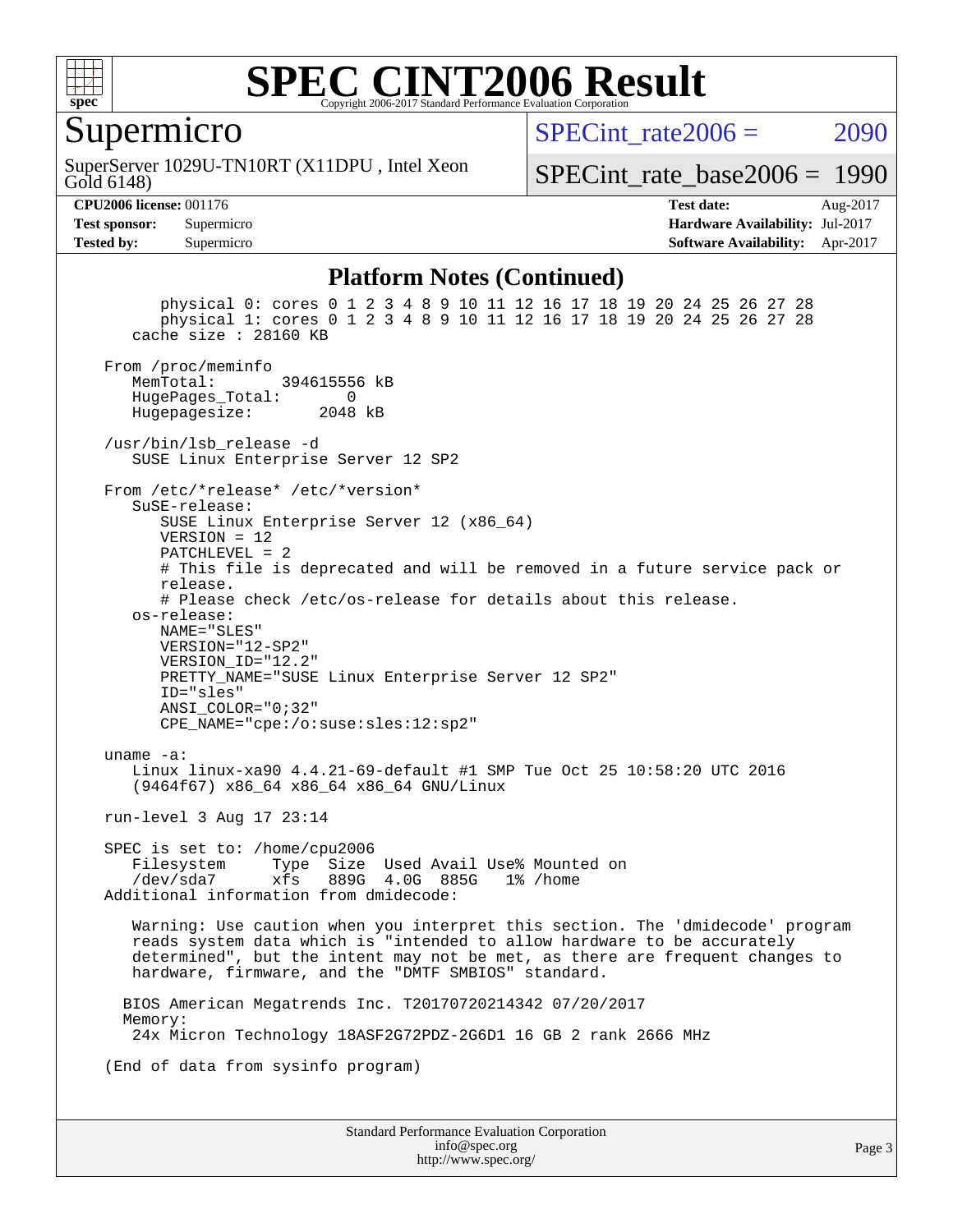

# Supermicro

Gold 6148) SuperServer 1029U-TN10RT (X11DPU , Intel Xeon SPECint rate $2006 = 2090$ 

[SPECint\\_rate\\_base2006 =](http://www.spec.org/auto/cpu2006/Docs/result-fields.html#SPECintratebase2006) 1990

**[CPU2006 license:](http://www.spec.org/auto/cpu2006/Docs/result-fields.html#CPU2006license)** 001176 **[Test date:](http://www.spec.org/auto/cpu2006/Docs/result-fields.html#Testdate)** Aug-2017 **[Test sponsor:](http://www.spec.org/auto/cpu2006/Docs/result-fields.html#Testsponsor)** Supermicro Supermicro **[Hardware Availability:](http://www.spec.org/auto/cpu2006/Docs/result-fields.html#HardwareAvailability)** Jul-2017 **[Tested by:](http://www.spec.org/auto/cpu2006/Docs/result-fields.html#Testedby)** Supermicro **Supermicro [Software Availability:](http://www.spec.org/auto/cpu2006/Docs/result-fields.html#SoftwareAvailability)** Apr-2017

#### **[General Notes](http://www.spec.org/auto/cpu2006/Docs/result-fields.html#GeneralNotes)**

Environment variables set by runspec before the start of the run: LD\_LIBRARY\_PATH = "/home/cpu2006/lib/ia32:/home/cpu2006/lib/intel64:/home/cpu2006/sh10.2"

 Binaries compiled on a system with 1x Intel Core i7-4790 CPU + 32GB RAM memory using Redhat Enterprise Linux 7.2 Transparent Huge Pages enabled by default Filesystem page cache cleared with: shell invocation of 'sync; echo 3 > /proc/sys/vm/drop\_caches' prior to run runspec command invoked through numactl i.e.: numactl --interleave=all runspec <etc>

## **[Base Compiler Invocation](http://www.spec.org/auto/cpu2006/Docs/result-fields.html#BaseCompilerInvocation)**

[C benchmarks](http://www.spec.org/auto/cpu2006/Docs/result-fields.html#Cbenchmarks):

[icc -m32 -L/opt/intel/compilers\\_and\\_libraries\\_2017/linux/lib/ia32](http://www.spec.org/cpu2006/results/res2017q4/cpu2006-20170822-48429.flags.html#user_CCbase_intel_icc_c29f3ff5a7ed067b11e4ec10a03f03ae)

[C++ benchmarks:](http://www.spec.org/auto/cpu2006/Docs/result-fields.html#CXXbenchmarks)

[icpc -m32 -L/opt/intel/compilers\\_and\\_libraries\\_2017/linux/lib/ia32](http://www.spec.org/cpu2006/results/res2017q4/cpu2006-20170822-48429.flags.html#user_CXXbase_intel_icpc_8c35c7808b62dab9ae41a1aa06361b6b)

## **[Base Portability Flags](http://www.spec.org/auto/cpu2006/Docs/result-fields.html#BasePortabilityFlags)**

 400.perlbench: [-D\\_FILE\\_OFFSET\\_BITS=64](http://www.spec.org/cpu2006/results/res2017q4/cpu2006-20170822-48429.flags.html#user_basePORTABILITY400_perlbench_file_offset_bits_64_438cf9856305ebd76870a2c6dc2689ab) [-DSPEC\\_CPU\\_LINUX\\_IA32](http://www.spec.org/cpu2006/results/res2017q4/cpu2006-20170822-48429.flags.html#b400.perlbench_baseCPORTABILITY_DSPEC_CPU_LINUX_IA32) 401.bzip2: [-D\\_FILE\\_OFFSET\\_BITS=64](http://www.spec.org/cpu2006/results/res2017q4/cpu2006-20170822-48429.flags.html#user_basePORTABILITY401_bzip2_file_offset_bits_64_438cf9856305ebd76870a2c6dc2689ab) 403.gcc: [-D\\_FILE\\_OFFSET\\_BITS=64](http://www.spec.org/cpu2006/results/res2017q4/cpu2006-20170822-48429.flags.html#user_basePORTABILITY403_gcc_file_offset_bits_64_438cf9856305ebd76870a2c6dc2689ab) 429.mcf: [-D\\_FILE\\_OFFSET\\_BITS=64](http://www.spec.org/cpu2006/results/res2017q4/cpu2006-20170822-48429.flags.html#user_basePORTABILITY429_mcf_file_offset_bits_64_438cf9856305ebd76870a2c6dc2689ab) 445.gobmk: [-D\\_FILE\\_OFFSET\\_BITS=64](http://www.spec.org/cpu2006/results/res2017q4/cpu2006-20170822-48429.flags.html#user_basePORTABILITY445_gobmk_file_offset_bits_64_438cf9856305ebd76870a2c6dc2689ab) 456.hmmer: [-D\\_FILE\\_OFFSET\\_BITS=64](http://www.spec.org/cpu2006/results/res2017q4/cpu2006-20170822-48429.flags.html#user_basePORTABILITY456_hmmer_file_offset_bits_64_438cf9856305ebd76870a2c6dc2689ab) 458.sjeng: [-D\\_FILE\\_OFFSET\\_BITS=64](http://www.spec.org/cpu2006/results/res2017q4/cpu2006-20170822-48429.flags.html#user_basePORTABILITY458_sjeng_file_offset_bits_64_438cf9856305ebd76870a2c6dc2689ab) 462.libquantum: [-D\\_FILE\\_OFFSET\\_BITS=64](http://www.spec.org/cpu2006/results/res2017q4/cpu2006-20170822-48429.flags.html#user_basePORTABILITY462_libquantum_file_offset_bits_64_438cf9856305ebd76870a2c6dc2689ab) [-DSPEC\\_CPU\\_LINUX](http://www.spec.org/cpu2006/results/res2017q4/cpu2006-20170822-48429.flags.html#b462.libquantum_baseCPORTABILITY_DSPEC_CPU_LINUX) 464.h264ref: [-D\\_FILE\\_OFFSET\\_BITS=64](http://www.spec.org/cpu2006/results/res2017q4/cpu2006-20170822-48429.flags.html#user_basePORTABILITY464_h264ref_file_offset_bits_64_438cf9856305ebd76870a2c6dc2689ab) 471.omnetpp: [-D\\_FILE\\_OFFSET\\_BITS=64](http://www.spec.org/cpu2006/results/res2017q4/cpu2006-20170822-48429.flags.html#user_basePORTABILITY471_omnetpp_file_offset_bits_64_438cf9856305ebd76870a2c6dc2689ab) 473.astar: [-D\\_FILE\\_OFFSET\\_BITS=64](http://www.spec.org/cpu2006/results/res2017q4/cpu2006-20170822-48429.flags.html#user_basePORTABILITY473_astar_file_offset_bits_64_438cf9856305ebd76870a2c6dc2689ab) 483.xalancbmk: [-D\\_FILE\\_OFFSET\\_BITS=64](http://www.spec.org/cpu2006/results/res2017q4/cpu2006-20170822-48429.flags.html#user_basePORTABILITY483_xalancbmk_file_offset_bits_64_438cf9856305ebd76870a2c6dc2689ab) [-DSPEC\\_CPU\\_LINUX](http://www.spec.org/cpu2006/results/res2017q4/cpu2006-20170822-48429.flags.html#b483.xalancbmk_baseCXXPORTABILITY_DSPEC_CPU_LINUX)

## **[Base Optimization Flags](http://www.spec.org/auto/cpu2006/Docs/result-fields.html#BaseOptimizationFlags)**

[C benchmarks](http://www.spec.org/auto/cpu2006/Docs/result-fields.html#Cbenchmarks):

[-xCORE-AVX512](http://www.spec.org/cpu2006/results/res2017q4/cpu2006-20170822-48429.flags.html#user_CCbase_f-xCORE-AVX512) [-ipo](http://www.spec.org/cpu2006/results/res2017q4/cpu2006-20170822-48429.flags.html#user_CCbase_f-ipo) [-O3](http://www.spec.org/cpu2006/results/res2017q4/cpu2006-20170822-48429.flags.html#user_CCbase_f-O3) [-no-prec-div](http://www.spec.org/cpu2006/results/res2017q4/cpu2006-20170822-48429.flags.html#user_CCbase_f-no-prec-div) [-qopt-prefetch](http://www.spec.org/cpu2006/results/res2017q4/cpu2006-20170822-48429.flags.html#user_CCbase_f-qopt-prefetch) [-qopt-mem-layout-trans=3](http://www.spec.org/cpu2006/results/res2017q4/cpu2006-20170822-48429.flags.html#user_CCbase_f-qopt-mem-layout-trans_170f5be61cd2cedc9b54468c59262d5d)

[C++ benchmarks:](http://www.spec.org/auto/cpu2006/Docs/result-fields.html#CXXbenchmarks)

[-xCORE-AVX512](http://www.spec.org/cpu2006/results/res2017q4/cpu2006-20170822-48429.flags.html#user_CXXbase_f-xCORE-AVX512) [-ipo](http://www.spec.org/cpu2006/results/res2017q4/cpu2006-20170822-48429.flags.html#user_CXXbase_f-ipo) [-O3](http://www.spec.org/cpu2006/results/res2017q4/cpu2006-20170822-48429.flags.html#user_CXXbase_f-O3) [-no-prec-div](http://www.spec.org/cpu2006/results/res2017q4/cpu2006-20170822-48429.flags.html#user_CXXbase_f-no-prec-div) [-qopt-prefetch](http://www.spec.org/cpu2006/results/res2017q4/cpu2006-20170822-48429.flags.html#user_CXXbase_f-qopt-prefetch) [-qopt-mem-layout-trans=3](http://www.spec.org/cpu2006/results/res2017q4/cpu2006-20170822-48429.flags.html#user_CXXbase_f-qopt-mem-layout-trans_170f5be61cd2cedc9b54468c59262d5d) [-Wl,-z,muldefs](http://www.spec.org/cpu2006/results/res2017q4/cpu2006-20170822-48429.flags.html#user_CXXbase_link_force_multiple1_74079c344b956b9658436fd1b6dd3a8a) [-L/sh10.2 -lsmartheap](http://www.spec.org/cpu2006/results/res2017q4/cpu2006-20170822-48429.flags.html#user_CXXbase_SmartHeap_b831f2d313e2fffa6dfe3f00ffc1f1c0)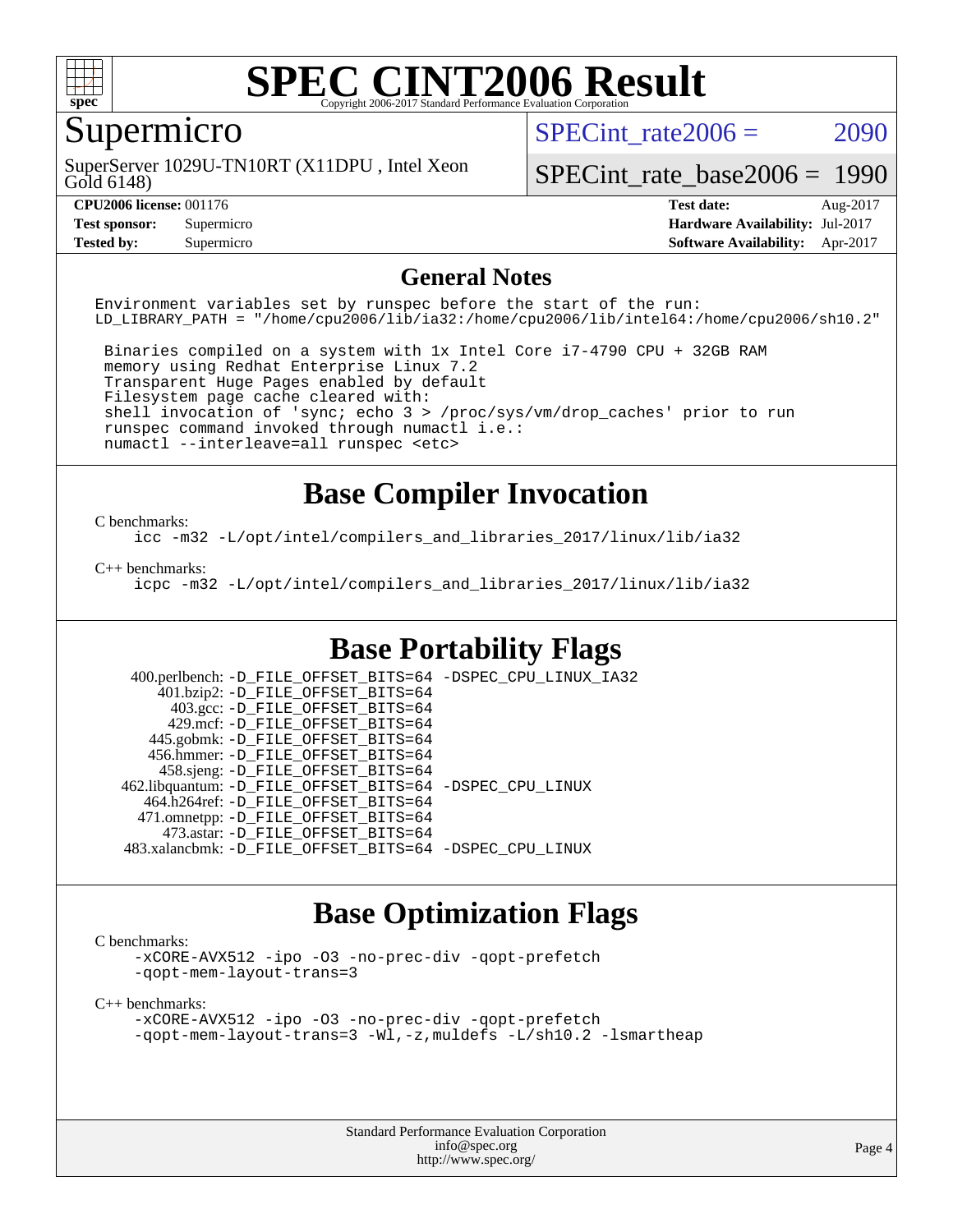

### **[SPEC CINT2006 Result](http://www.spec.org/auto/cpu2006/Docs/result-fields.html#SPECCINT2006Result)** Copyright 2006-2017 Standard Performance Evaluation C

# Supermicro

Gold 6148) SuperServer 1029U-TN10RT (X11DPU , Intel Xeon SPECint rate $2006 = 2090$ 

[SPECint\\_rate\\_base2006 =](http://www.spec.org/auto/cpu2006/Docs/result-fields.html#SPECintratebase2006) 1990

**[CPU2006 license:](http://www.spec.org/auto/cpu2006/Docs/result-fields.html#CPU2006license)** 001176 **[Test date:](http://www.spec.org/auto/cpu2006/Docs/result-fields.html#Testdate)** Aug-2017 **[Test sponsor:](http://www.spec.org/auto/cpu2006/Docs/result-fields.html#Testsponsor)** Supermicro Supermicro **[Hardware Availability:](http://www.spec.org/auto/cpu2006/Docs/result-fields.html#HardwareAvailability)** Jul-2017 **[Tested by:](http://www.spec.org/auto/cpu2006/Docs/result-fields.html#Testedby)** Supermicro **Supermicro [Software Availability:](http://www.spec.org/auto/cpu2006/Docs/result-fields.html#SoftwareAvailability)** Apr-2017

# **[Base Other Flags](http://www.spec.org/auto/cpu2006/Docs/result-fields.html#BaseOtherFlags)**

[C benchmarks](http://www.spec.org/auto/cpu2006/Docs/result-fields.html#Cbenchmarks):

403.gcc: [-Dalloca=\\_alloca](http://www.spec.org/cpu2006/results/res2017q4/cpu2006-20170822-48429.flags.html#b403.gcc_baseEXTRA_CFLAGS_Dalloca_be3056838c12de2578596ca5467af7f3)

**[Peak Compiler Invocation](http://www.spec.org/auto/cpu2006/Docs/result-fields.html#PeakCompilerInvocation)**

[C benchmarks \(except as noted below\)](http://www.spec.org/auto/cpu2006/Docs/result-fields.html#Cbenchmarksexceptasnotedbelow):

[icc -m32 -L/opt/intel/compilers\\_and\\_libraries\\_2017/linux/lib/ia32](http://www.spec.org/cpu2006/results/res2017q4/cpu2006-20170822-48429.flags.html#user_CCpeak_intel_icc_c29f3ff5a7ed067b11e4ec10a03f03ae)

400.perlbench: [icc -m64](http://www.spec.org/cpu2006/results/res2017q4/cpu2006-20170822-48429.flags.html#user_peakCCLD400_perlbench_intel_icc_64bit_bda6cc9af1fdbb0edc3795bac97ada53)

401.bzip2: [icc -m64](http://www.spec.org/cpu2006/results/res2017q4/cpu2006-20170822-48429.flags.html#user_peakCCLD401_bzip2_intel_icc_64bit_bda6cc9af1fdbb0edc3795bac97ada53)

456.hmmer: [icc -m64](http://www.spec.org/cpu2006/results/res2017q4/cpu2006-20170822-48429.flags.html#user_peakCCLD456_hmmer_intel_icc_64bit_bda6cc9af1fdbb0edc3795bac97ada53)

458.sjeng: [icc -m64](http://www.spec.org/cpu2006/results/res2017q4/cpu2006-20170822-48429.flags.html#user_peakCCLD458_sjeng_intel_icc_64bit_bda6cc9af1fdbb0edc3795bac97ada53)

[C++ benchmarks:](http://www.spec.org/auto/cpu2006/Docs/result-fields.html#CXXbenchmarks)

[icpc -m32 -L/opt/intel/compilers\\_and\\_libraries\\_2017/linux/lib/ia32](http://www.spec.org/cpu2006/results/res2017q4/cpu2006-20170822-48429.flags.html#user_CXXpeak_intel_icpc_8c35c7808b62dab9ae41a1aa06361b6b)

# **[Peak Portability Flags](http://www.spec.org/auto/cpu2006/Docs/result-fields.html#PeakPortabilityFlags)**

```
 400.perlbench: -DSPEC_CPU_LP64 -DSPEC_CPU_LINUX_X64
    401.bzip2: -DSPEC_CPU_LP64
      403.gcc: -D_FILE_OFFSET_BITS=64
     429.mcf: -D_FILE_OFFSET_BITS=64
   445.gobmk: -D_FILE_OFFSET_BITS=64
   456.hmmer: -DSPEC_CPU_LP64
    458.sjeng: -DSPEC_CPU_LP64
462.libquantum: -D_FILE_OFFSET_BITS=64 -DSPEC_CPU_LINUX
  464.h264ref: -D_FILE_OFFSET_BITS=64
  471.omnetpp: -D_FILE_OFFSET_BITS=64
     473.astar: -D_FILE_OFFSET_BITS=64
483.xalancbmk: -D_FILE_OFFSET_BITS=64 -DSPEC_CPU_LINUX
```
# **[Peak Optimization Flags](http://www.spec.org/auto/cpu2006/Docs/result-fields.html#PeakOptimizationFlags)**

[C benchmarks](http://www.spec.org/auto/cpu2006/Docs/result-fields.html#Cbenchmarks):

 400.perlbench: [-prof-gen](http://www.spec.org/cpu2006/results/res2017q4/cpu2006-20170822-48429.flags.html#user_peakPASS1_CFLAGSPASS1_LDCFLAGS400_perlbench_prof_gen_e43856698f6ca7b7e442dfd80e94a8fc)(pass 1) [-prof-use](http://www.spec.org/cpu2006/results/res2017q4/cpu2006-20170822-48429.flags.html#user_peakPASS2_CFLAGSPASS2_LDCFLAGS400_perlbench_prof_use_bccf7792157ff70d64e32fe3e1250b55)(pass 2) [-xCORE-AVX512](http://www.spec.org/cpu2006/results/res2017q4/cpu2006-20170822-48429.flags.html#user_peakPASS2_CFLAGSPASS2_LDCFLAGS400_perlbench_f-xCORE-AVX512)(pass 2) [-par-num-threads=1](http://www.spec.org/cpu2006/results/res2017q4/cpu2006-20170822-48429.flags.html#user_peakPASS1_CFLAGSPASS1_LDCFLAGS400_perlbench_par_num_threads_786a6ff141b4e9e90432e998842df6c2)(pass 1) [-ipo](http://www.spec.org/cpu2006/results/res2017q4/cpu2006-20170822-48429.flags.html#user_peakPASS2_CFLAGSPASS2_LDCFLAGS400_perlbench_f-ipo)(pass 2) [-O3](http://www.spec.org/cpu2006/results/res2017q4/cpu2006-20170822-48429.flags.html#user_peakPASS2_CFLAGSPASS2_LDCFLAGS400_perlbench_f-O3)(pass 2) [-no-prec-div](http://www.spec.org/cpu2006/results/res2017q4/cpu2006-20170822-48429.flags.html#user_peakPASS2_CFLAGSPASS2_LDCFLAGS400_perlbench_f-no-prec-div)(pass 2) [-auto-ilp32](http://www.spec.org/cpu2006/results/res2017q4/cpu2006-20170822-48429.flags.html#user_peakCOPTIMIZE400_perlbench_f-auto-ilp32) [-qopt-mem-layout-trans=3](http://www.spec.org/cpu2006/results/res2017q4/cpu2006-20170822-48429.flags.html#user_peakCOPTIMIZE400_perlbench_f-qopt-mem-layout-trans_170f5be61cd2cedc9b54468c59262d5d)

Continued on next page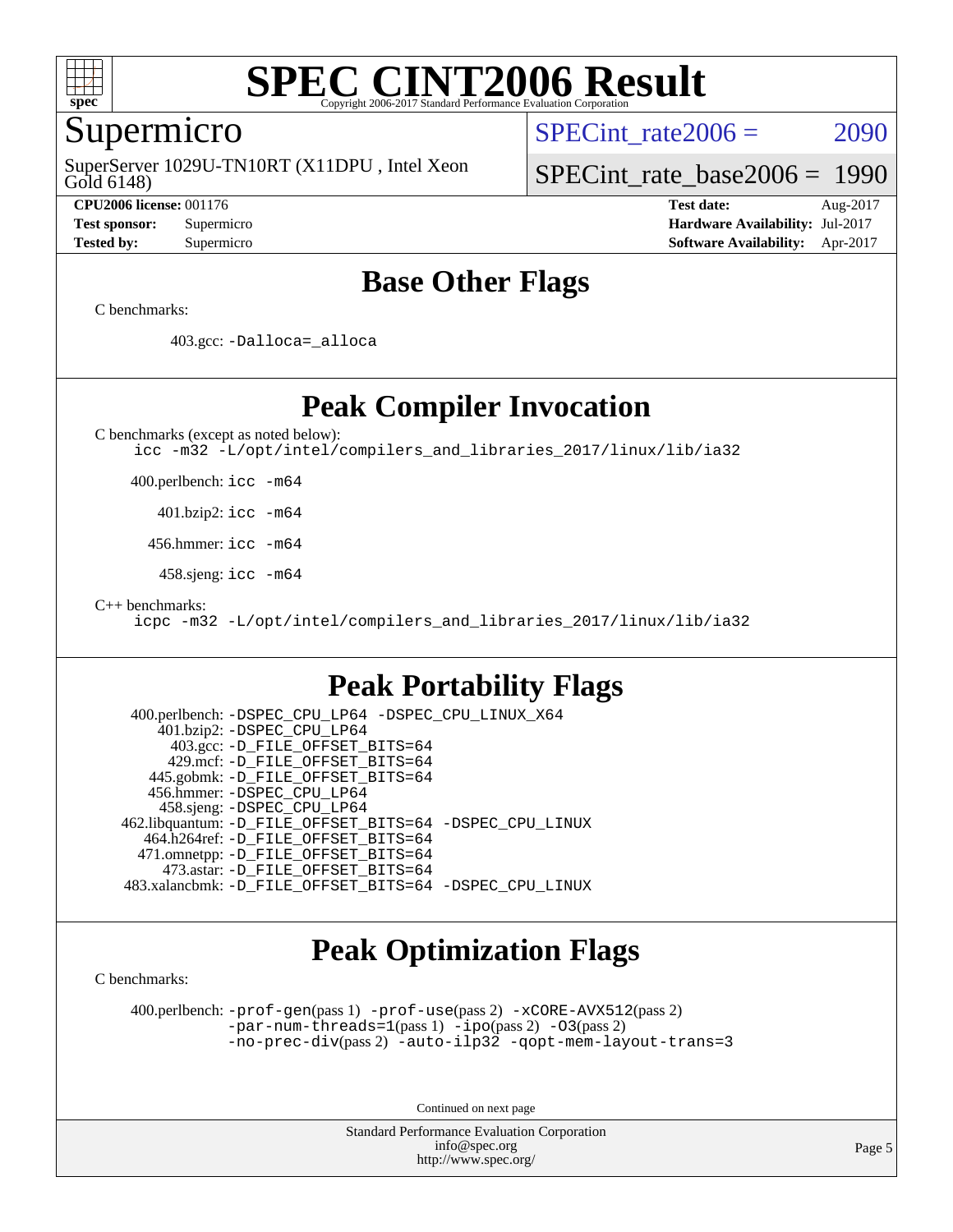

Supermicro

Gold 6148) SuperServer 1029U-TN10RT (X11DPU , Intel Xeon SPECint rate $2006 = 2090$ 

[SPECint\\_rate\\_base2006 =](http://www.spec.org/auto/cpu2006/Docs/result-fields.html#SPECintratebase2006) 1990

| <b>Test sponsor:</b> | Supermicro |
|----------------------|------------|
| <b>Tested by:</b>    | Supermicro |

**[CPU2006 license:](http://www.spec.org/auto/cpu2006/Docs/result-fields.html#CPU2006license)** 001176 **[Test date:](http://www.spec.org/auto/cpu2006/Docs/result-fields.html#Testdate)** Aug-2017 **[Hardware Availability:](http://www.spec.org/auto/cpu2006/Docs/result-fields.html#HardwareAvailability)** Jul-2017 **[Software Availability:](http://www.spec.org/auto/cpu2006/Docs/result-fields.html#SoftwareAvailability)** Apr-2017

# **[Peak Optimization Flags \(Continued\)](http://www.spec.org/auto/cpu2006/Docs/result-fields.html#PeakOptimizationFlags)**

 401.bzip2: [-prof-gen](http://www.spec.org/cpu2006/results/res2017q4/cpu2006-20170822-48429.flags.html#user_peakPASS1_CFLAGSPASS1_LDCFLAGS401_bzip2_prof_gen_e43856698f6ca7b7e442dfd80e94a8fc)(pass 1) [-prof-use](http://www.spec.org/cpu2006/results/res2017q4/cpu2006-20170822-48429.flags.html#user_peakPASS2_CFLAGSPASS2_LDCFLAGS401_bzip2_prof_use_bccf7792157ff70d64e32fe3e1250b55)(pass 2) [-xCORE-AVX512](http://www.spec.org/cpu2006/results/res2017q4/cpu2006-20170822-48429.flags.html#user_peakPASS2_CFLAGSPASS2_LDCFLAGS401_bzip2_f-xCORE-AVX512)(pass 2) [-par-num-threads=1](http://www.spec.org/cpu2006/results/res2017q4/cpu2006-20170822-48429.flags.html#user_peakPASS1_CFLAGSPASS1_LDCFLAGS401_bzip2_par_num_threads_786a6ff141b4e9e90432e998842df6c2)(pass 1) [-ipo](http://www.spec.org/cpu2006/results/res2017q4/cpu2006-20170822-48429.flags.html#user_peakPASS2_CFLAGSPASS2_LDCFLAGS401_bzip2_f-ipo)(pass 2) [-O3](http://www.spec.org/cpu2006/results/res2017q4/cpu2006-20170822-48429.flags.html#user_peakPASS2_CFLAGSPASS2_LDCFLAGS401_bzip2_f-O3)(pass 2) [-no-prec-div](http://www.spec.org/cpu2006/results/res2017q4/cpu2006-20170822-48429.flags.html#user_peakPASS2_CFLAGSPASS2_LDCFLAGS401_bzip2_f-no-prec-div)(pass 2) [-qopt-prefetch](http://www.spec.org/cpu2006/results/res2017q4/cpu2006-20170822-48429.flags.html#user_peakCOPTIMIZE401_bzip2_f-qopt-prefetch) [-auto-ilp32](http://www.spec.org/cpu2006/results/res2017q4/cpu2006-20170822-48429.flags.html#user_peakCOPTIMIZE401_bzip2_f-auto-ilp32) [-qopt-mem-layout-trans=3](http://www.spec.org/cpu2006/results/res2017q4/cpu2006-20170822-48429.flags.html#user_peakCOPTIMIZE401_bzip2_f-qopt-mem-layout-trans_170f5be61cd2cedc9b54468c59262d5d) 403.gcc: [-xCORE-AVX512](http://www.spec.org/cpu2006/results/res2017q4/cpu2006-20170822-48429.flags.html#user_peakOPTIMIZE403_gcc_f-xCORE-AVX512) [-ipo](http://www.spec.org/cpu2006/results/res2017q4/cpu2006-20170822-48429.flags.html#user_peakOPTIMIZE403_gcc_f-ipo) [-O3](http://www.spec.org/cpu2006/results/res2017q4/cpu2006-20170822-48429.flags.html#user_peakOPTIMIZE403_gcc_f-O3) [-no-prec-div](http://www.spec.org/cpu2006/results/res2017q4/cpu2006-20170822-48429.flags.html#user_peakOPTIMIZE403_gcc_f-no-prec-div) [-qopt-mem-layout-trans=3](http://www.spec.org/cpu2006/results/res2017q4/cpu2006-20170822-48429.flags.html#user_peakCOPTIMIZE403_gcc_f-qopt-mem-layout-trans_170f5be61cd2cedc9b54468c59262d5d)  $429$ .mcf: basepeak = yes 445.gobmk: [-prof-gen](http://www.spec.org/cpu2006/results/res2017q4/cpu2006-20170822-48429.flags.html#user_peakPASS1_CFLAGSPASS1_LDCFLAGS445_gobmk_prof_gen_e43856698f6ca7b7e442dfd80e94a8fc)(pass 1) [-prof-use](http://www.spec.org/cpu2006/results/res2017q4/cpu2006-20170822-48429.flags.html#user_peakPASS2_CFLAGSPASS2_LDCFLAGSPASS2_LDFLAGS445_gobmk_prof_use_bccf7792157ff70d64e32fe3e1250b55)(pass 2) [-xCORE-AVX512](http://www.spec.org/cpu2006/results/res2017q4/cpu2006-20170822-48429.flags.html#user_peakPASS2_CFLAGSPASS2_LDCFLAGSPASS2_LDFLAGS445_gobmk_f-xCORE-AVX512)(pass 2) [-par-num-threads=1](http://www.spec.org/cpu2006/results/res2017q4/cpu2006-20170822-48429.flags.html#user_peakPASS1_CFLAGSPASS1_LDCFLAGS445_gobmk_par_num_threads_786a6ff141b4e9e90432e998842df6c2)(pass 1) [-ipo](http://www.spec.org/cpu2006/results/res2017q4/cpu2006-20170822-48429.flags.html#user_peakPASS2_LDCFLAGS445_gobmk_f-ipo)(pass 2) [-O3](http://www.spec.org/cpu2006/results/res2017q4/cpu2006-20170822-48429.flags.html#user_peakPASS2_LDCFLAGS445_gobmk_f-O3)(pass 2) [-no-prec-div](http://www.spec.org/cpu2006/results/res2017q4/cpu2006-20170822-48429.flags.html#user_peakPASS2_LDCFLAGS445_gobmk_f-no-prec-div)(pass 2) [-qopt-mem-layout-trans=3](http://www.spec.org/cpu2006/results/res2017q4/cpu2006-20170822-48429.flags.html#user_peakCOPTIMIZE445_gobmk_f-qopt-mem-layout-trans_170f5be61cd2cedc9b54468c59262d5d) 456.hmmer: [-xCORE-AVX512](http://www.spec.org/cpu2006/results/res2017q4/cpu2006-20170822-48429.flags.html#user_peakOPTIMIZE456_hmmer_f-xCORE-AVX512) [-ipo](http://www.spec.org/cpu2006/results/res2017q4/cpu2006-20170822-48429.flags.html#user_peakOPTIMIZE456_hmmer_f-ipo) [-O3](http://www.spec.org/cpu2006/results/res2017q4/cpu2006-20170822-48429.flags.html#user_peakOPTIMIZE456_hmmer_f-O3) [-no-prec-div](http://www.spec.org/cpu2006/results/res2017q4/cpu2006-20170822-48429.flags.html#user_peakOPTIMIZE456_hmmer_f-no-prec-div) [-unroll2](http://www.spec.org/cpu2006/results/res2017q4/cpu2006-20170822-48429.flags.html#user_peakCOPTIMIZE456_hmmer_f-unroll_784dae83bebfb236979b41d2422d7ec2) [-auto-ilp32](http://www.spec.org/cpu2006/results/res2017q4/cpu2006-20170822-48429.flags.html#user_peakCOPTIMIZE456_hmmer_f-auto-ilp32) [-qopt-mem-layout-trans=3](http://www.spec.org/cpu2006/results/res2017q4/cpu2006-20170822-48429.flags.html#user_peakCOPTIMIZE456_hmmer_f-qopt-mem-layout-trans_170f5be61cd2cedc9b54468c59262d5d) 458.sjeng: [-prof-gen](http://www.spec.org/cpu2006/results/res2017q4/cpu2006-20170822-48429.flags.html#user_peakPASS1_CFLAGSPASS1_LDCFLAGS458_sjeng_prof_gen_e43856698f6ca7b7e442dfd80e94a8fc)(pass 1) [-prof-use](http://www.spec.org/cpu2006/results/res2017q4/cpu2006-20170822-48429.flags.html#user_peakPASS2_CFLAGSPASS2_LDCFLAGS458_sjeng_prof_use_bccf7792157ff70d64e32fe3e1250b55)(pass 2) [-xCORE-AVX512](http://www.spec.org/cpu2006/results/res2017q4/cpu2006-20170822-48429.flags.html#user_peakPASS2_CFLAGSPASS2_LDCFLAGS458_sjeng_f-xCORE-AVX512)(pass 2)  $-par-num-threads=1(pass 1) -ipo(pass 2) -O3(pass 2)$  $-par-num-threads=1(pass 1) -ipo(pass 2) -O3(pass 2)$  $-par-num-threads=1(pass 1) -ipo(pass 2) -O3(pass 2)$  $-par-num-threads=1(pass 1) -ipo(pass 2) -O3(pass 2)$  $-par-num-threads=1(pass 1) -ipo(pass 2) -O3(pass 2)$  $-par-num-threads=1(pass 1) -ipo(pass 2) -O3(pass 2)$ [-no-prec-div](http://www.spec.org/cpu2006/results/res2017q4/cpu2006-20170822-48429.flags.html#user_peakPASS2_CFLAGSPASS2_LDCFLAGS458_sjeng_f-no-prec-div)(pass 2) [-unroll4](http://www.spec.org/cpu2006/results/res2017q4/cpu2006-20170822-48429.flags.html#user_peakCOPTIMIZE458_sjeng_f-unroll_4e5e4ed65b7fd20bdcd365bec371b81f) [-auto-ilp32](http://www.spec.org/cpu2006/results/res2017q4/cpu2006-20170822-48429.flags.html#user_peakCOPTIMIZE458_sjeng_f-auto-ilp32) [-qopt-mem-layout-trans=3](http://www.spec.org/cpu2006/results/res2017q4/cpu2006-20170822-48429.flags.html#user_peakCOPTIMIZE458_sjeng_f-qopt-mem-layout-trans_170f5be61cd2cedc9b54468c59262d5d)  $462$ .libquantum: basepeak = yes 464.h264ref: [-prof-gen](http://www.spec.org/cpu2006/results/res2017q4/cpu2006-20170822-48429.flags.html#user_peakPASS1_CFLAGSPASS1_LDCFLAGS464_h264ref_prof_gen_e43856698f6ca7b7e442dfd80e94a8fc)(pass 1) [-prof-use](http://www.spec.org/cpu2006/results/res2017q4/cpu2006-20170822-48429.flags.html#user_peakPASS2_CFLAGSPASS2_LDCFLAGS464_h264ref_prof_use_bccf7792157ff70d64e32fe3e1250b55)(pass 2) [-xCORE-AVX512](http://www.spec.org/cpu2006/results/res2017q4/cpu2006-20170822-48429.flags.html#user_peakPASS2_CFLAGSPASS2_LDCFLAGS464_h264ref_f-xCORE-AVX512)(pass 2) [-par-num-threads=1](http://www.spec.org/cpu2006/results/res2017q4/cpu2006-20170822-48429.flags.html#user_peakPASS1_CFLAGSPASS1_LDCFLAGS464_h264ref_par_num_threads_786a6ff141b4e9e90432e998842df6c2)(pass 1) [-ipo](http://www.spec.org/cpu2006/results/res2017q4/cpu2006-20170822-48429.flags.html#user_peakPASS2_CFLAGSPASS2_LDCFLAGS464_h264ref_f-ipo)(pass 2) [-O3](http://www.spec.org/cpu2006/results/res2017q4/cpu2006-20170822-48429.flags.html#user_peakPASS2_CFLAGSPASS2_LDCFLAGS464_h264ref_f-O3)(pass 2) [-no-prec-div](http://www.spec.org/cpu2006/results/res2017q4/cpu2006-20170822-48429.flags.html#user_peakPASS2_CFLAGSPASS2_LDCFLAGS464_h264ref_f-no-prec-div)(pass 2) [-unroll2](http://www.spec.org/cpu2006/results/res2017q4/cpu2006-20170822-48429.flags.html#user_peakCOPTIMIZE464_h264ref_f-unroll_784dae83bebfb236979b41d2422d7ec2) [-qopt-mem-layout-trans=3](http://www.spec.org/cpu2006/results/res2017q4/cpu2006-20170822-48429.flags.html#user_peakCOPTIMIZE464_h264ref_f-qopt-mem-layout-trans_170f5be61cd2cedc9b54468c59262d5d) [C++ benchmarks:](http://www.spec.org/auto/cpu2006/Docs/result-fields.html#CXXbenchmarks) 471.omnetpp: [-prof-gen](http://www.spec.org/cpu2006/results/res2017q4/cpu2006-20170822-48429.flags.html#user_peakPASS1_CXXFLAGSPASS1_LDCXXFLAGS471_omnetpp_prof_gen_e43856698f6ca7b7e442dfd80e94a8fc)(pass 1) [-prof-use](http://www.spec.org/cpu2006/results/res2017q4/cpu2006-20170822-48429.flags.html#user_peakPASS2_CXXFLAGSPASS2_LDCXXFLAGS471_omnetpp_prof_use_bccf7792157ff70d64e32fe3e1250b55)(pass 2) [-xCORE-AVX512](http://www.spec.org/cpu2006/results/res2017q4/cpu2006-20170822-48429.flags.html#user_peakPASS2_CXXFLAGSPASS2_LDCXXFLAGS471_omnetpp_f-xCORE-AVX512)(pass 2) [-par-num-threads=1](http://www.spec.org/cpu2006/results/res2017q4/cpu2006-20170822-48429.flags.html#user_peakPASS1_CXXFLAGSPASS1_LDCXXFLAGS471_omnetpp_par_num_threads_786a6ff141b4e9e90432e998842df6c2)(pass 1) [-ipo](http://www.spec.org/cpu2006/results/res2017q4/cpu2006-20170822-48429.flags.html#user_peakPASS2_CXXFLAGSPASS2_LDCXXFLAGS471_omnetpp_f-ipo)(pass 2) [-O3](http://www.spec.org/cpu2006/results/res2017q4/cpu2006-20170822-48429.flags.html#user_peakPASS2_CXXFLAGSPASS2_LDCXXFLAGS471_omnetpp_f-O3)(pass 2) [-no-prec-div](http://www.spec.org/cpu2006/results/res2017q4/cpu2006-20170822-48429.flags.html#user_peakPASS2_CXXFLAGSPASS2_LDCXXFLAGS471_omnetpp_f-no-prec-div)(pass 2) [-qopt-ra-region-strategy=block](http://www.spec.org/cpu2006/results/res2017q4/cpu2006-20170822-48429.flags.html#user_peakCXXOPTIMIZE471_omnetpp_f-qopt-ra-region-strategy_430aa8f7c220cbde92ae827fa8d9be32)  [-qopt-mem-layout-trans=3](http://www.spec.org/cpu2006/results/res2017q4/cpu2006-20170822-48429.flags.html#user_peakCXXOPTIMIZE471_omnetpp_f-qopt-mem-layout-trans_170f5be61cd2cedc9b54468c59262d5d) [-Wl,-z,muldefs](http://www.spec.org/cpu2006/results/res2017q4/cpu2006-20170822-48429.flags.html#user_peakEXTRA_LDFLAGS471_omnetpp_link_force_multiple1_74079c344b956b9658436fd1b6dd3a8a) [-L/sh10.2 -lsmartheap](http://www.spec.org/cpu2006/results/res2017q4/cpu2006-20170822-48429.flags.html#user_peakEXTRA_LIBS471_omnetpp_SmartHeap_b831f2d313e2fffa6dfe3f00ffc1f1c0) 473.astar: basepeak = yes  $483.xalanchmk: basepeak = yes$ 

# **[Peak Other Flags](http://www.spec.org/auto/cpu2006/Docs/result-fields.html#PeakOtherFlags)**

[C benchmarks](http://www.spec.org/auto/cpu2006/Docs/result-fields.html#Cbenchmarks):

403.gcc: [-Dalloca=\\_alloca](http://www.spec.org/cpu2006/results/res2017q4/cpu2006-20170822-48429.flags.html#b403.gcc_peakEXTRA_CFLAGS_Dalloca_be3056838c12de2578596ca5467af7f3)